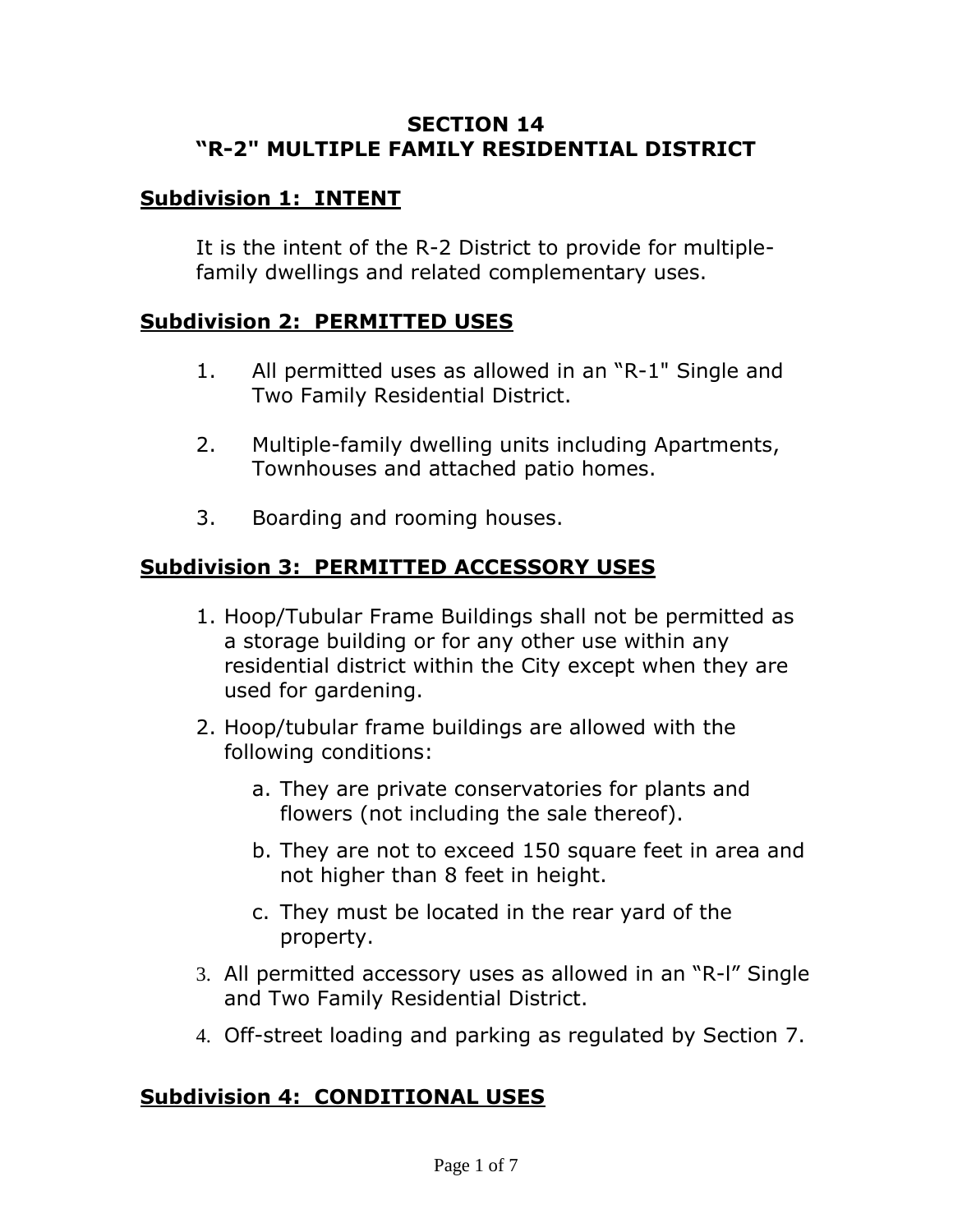The following uses require a Conditional Use Permit based on the procedures set forth in Section 22 of this Ordinance.

- 1. All conditional uses, subject to the same provisions as allowed in the "R-1" Single and Two Family Residential District.
- 2. Residential planned unit developments regulated by Section 21 of this Ordinance.
- 3. Nursing homes, assisted living facilities, and rest homes.
- 4. Medical clinics and other buildings used for the treatment of human beings.
- 5. State licensed residential facilities serving from seven (7) through sixteen (16) persons.
- 6. Licensed day care facilities serving from thirteen (13) through sixteen (16) persons.
- 7. Manufactured Home Parks as regulated under Section 20 of this Ordinance.
- 8. Uses the City Council determines to be substantially similar in nature to the conditional uses listed above and not detrimental to the City's general health and welfare.

#### **Subdivision 5: LOT, YARD, AREA AND HEIGHT REQUIREMENTS**

- 1. Lot Area.
	- A. Single Family Dwelling. Lot area for lots with a single-family dwelling must be at least 10,000 square feet.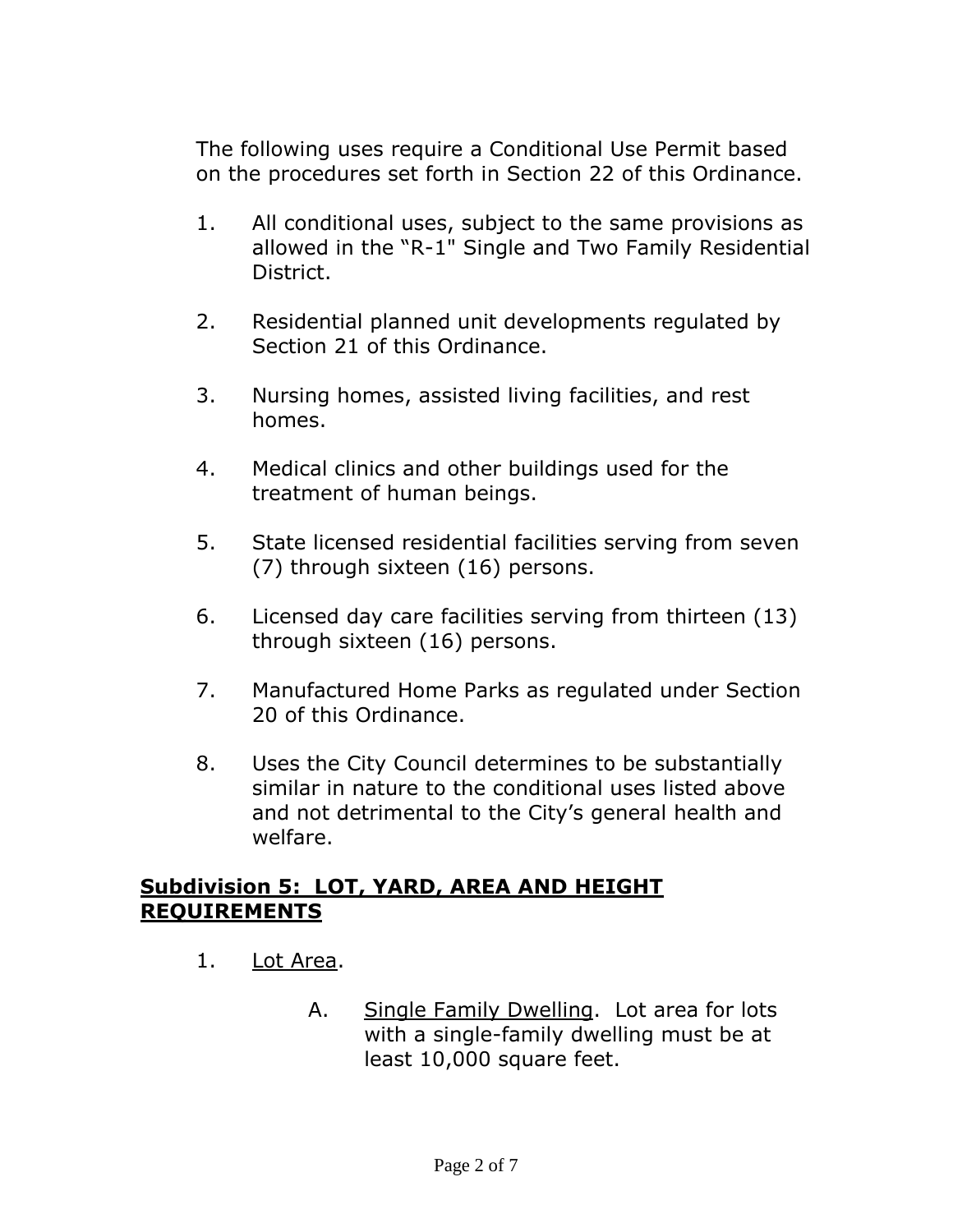- B. Two-family Dwelling. Lot area for lots with a two-family dwelling must be at least 12,000 square feet.
- C. Three-family Dwelling or more. Lot area for lots with a three-family Dwelling or more must be at least 15,000 square feet for the first 3 units and an additional 1,500 square feet for each unit after 3.
- 2. Lot Width. Lot width must be at least eighty (80) feet at the established building line.
- 3. Lot Depth. Lot depth must be at least one hundred twenty-five (125) feet.
- 4. Setbacks.
	- A. Front Yard Setback. The front yard setback for all structures must be at least thirty (30) feet.
	- B. Side Yard Setback.
		- 1. Single and Two Family Structures. The side yard setback must be at least five (5) feet, except that the side yard setback on corner lots must be at least thirty (30) feet.
		- 2. Multi-family and Other Uses. Multifamily and other uses, if approved, must have a side yard setback of at least ten (10) feet.
		- 3. Accessory Buildings. Accessory Buildings must have a side yard setback of at least five (5) feet.
	- C. Rear Yard Setback.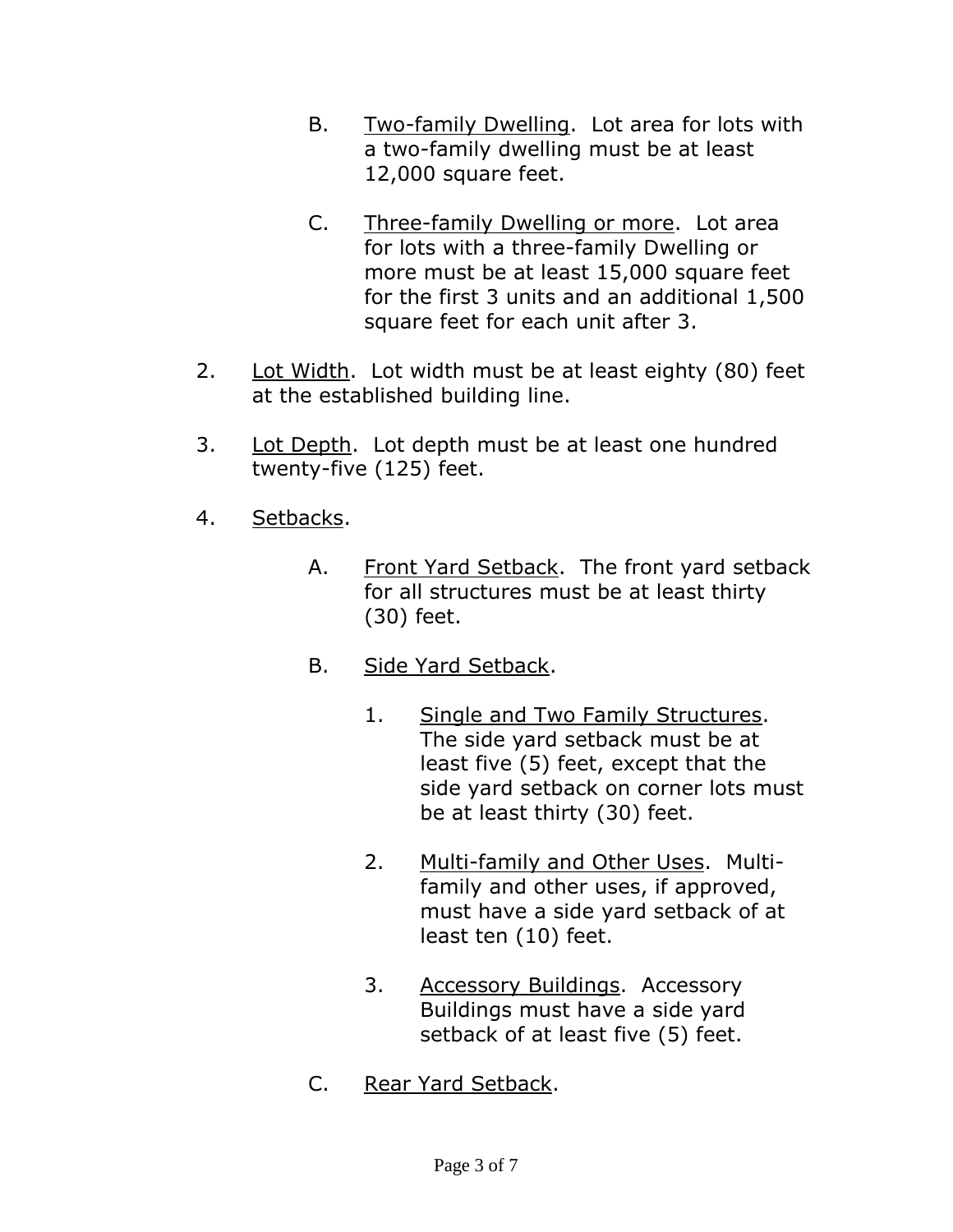- 1. Principal Structures. Principal structures must have a rear yard setback of at least thirty five (35) feet.
- 2. Accessory Buildings. Accessory Buildings must have a rear yard setback of at least five (5) feet.
- 3. Garages Facing Rear Lot Line. Garages with vehicle entrances facing the rear lot line must have a rear yard setback of at least twenty (20) feet.
- D. Existing Lots. Notwithstanding anything in this Section apparently to the contrary, for Lots platted before this Ordinance's effective date, the setbacks will be as follows:
	- 1. Front Yard = 20 feet
	- 2. Side Yard  $= 5$  feet
- 5. Building Height.
	- A. Single and Two Family Dwellings. Singlefamily and two-family dwellings may not exceed thirty five (35) feet in height.
	- B. Other Principal Buildings. Principal buildings other than single and two family dwellings may not exceed forty (40) in height.
	- C. Accessory Buildings. Accessory Buildings may not exceed eighteen (18) feet in height.
- 6. Floor-area-ratio. The floor-area-ratio for single and two family dwellings may not exceed .30, which means not more than 30% of the lot area may be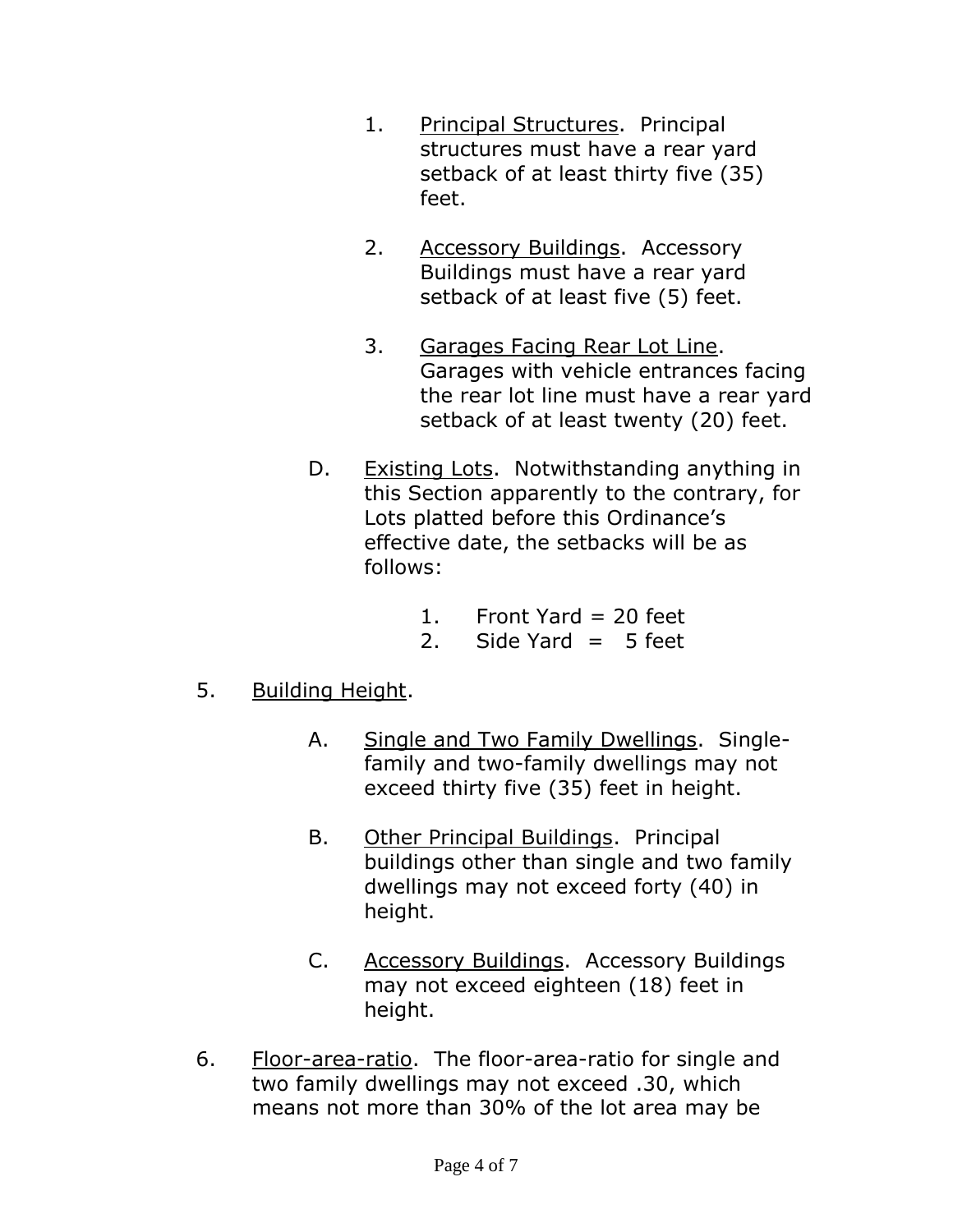used for floor areas of all buildings on the lot. The floor-area-ratio for all other uses may not exceed .40, which means not more than 40% of the lot area may be used for floor areas of all buildings on the lot.

- 7. Green Space. For buildings containing three (3) or more dwelling units there must be a minimum of three hundred (300) square feet of contiguous and useable green space per dwelling unit. Setback areas may not be counted toward the required green space.
- 8. Exterior Finish. Corrugated sheet metal siding shall not be permitted.

### **Subdivision 6: SITE PLAN - CERTIFICATE OF SURVEY**.

Prior to the issuance of a permit for any building with a foundation, a site plan for the property must be approved by the City Council after review and recommendation by the Planning Commission. The site plan must contain at a minimum the following:

- 1. The current and proposed use of the property;
- 2. A Certificate of Survey;
- 3. All structures and their dimensions and location;
- 4. Location of waste facilities including measures used for enclosure and screening (See Section 5 Subd. 3);
- 5. Location of the water supply and utilities;
- 6. Elevations and drainage facilities;
- 7. Streets and ingress and egress;
- 8. Parking (including typical size and locations of handicap spaces) (See Section 7);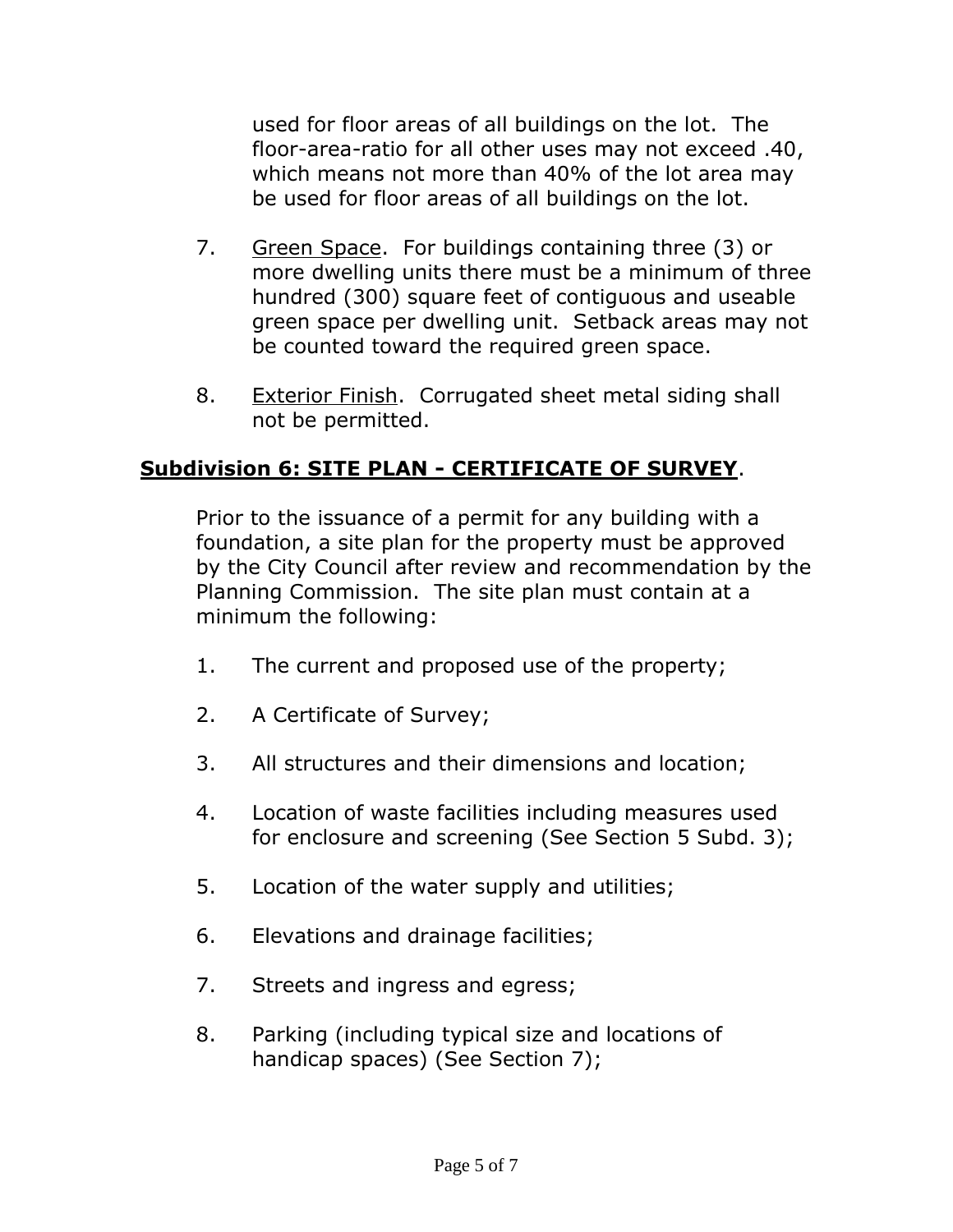- 9. Landscaping (including features and types of materials to be used) (See Section 5 Subd. 3);
- 10. Lighting locations and types of fixtures (See Section 5 Subd. 6);
- 11. Location and dimensions of required green space;
- 12. Screening and fences (including types and heights of fencing) (See Section 6);
- 13. Location and size of signs (See Section 8);
- 14. Distances to surrounding buildings, and surrounding land uses; and
- 15. Any other information deemed necessary by the Zoning Administrator or Planning Commission.

As part of the site plan review and approval the Planning Commission may recommend and the City Council may, on the recommendation of the Planning Commission or on its own, require that changes be made to a site plan. Such changes may include, without limitation, limiting the size and number of street accesses, requiring fencing or screening, requiring changes to the landscape plan, requiring alterations of the location and types of lighting and signage, altering parking lot design and layout, altering building layout, and other alterations and adjustments to ensure a design which is in conformance with this Ordinance and is in the best interest of the City.

# **Subdivision 7: PERFORMANCE BOND.**

To ensure site plan improvements, including without limitation landscaping and waste enclosures, are completed in accordance with the approved site plan, a performance bond or other approved security in the amount deemed sufficient by the City Council may be required to be deposited with the City before the issuance of a building permit for the project.